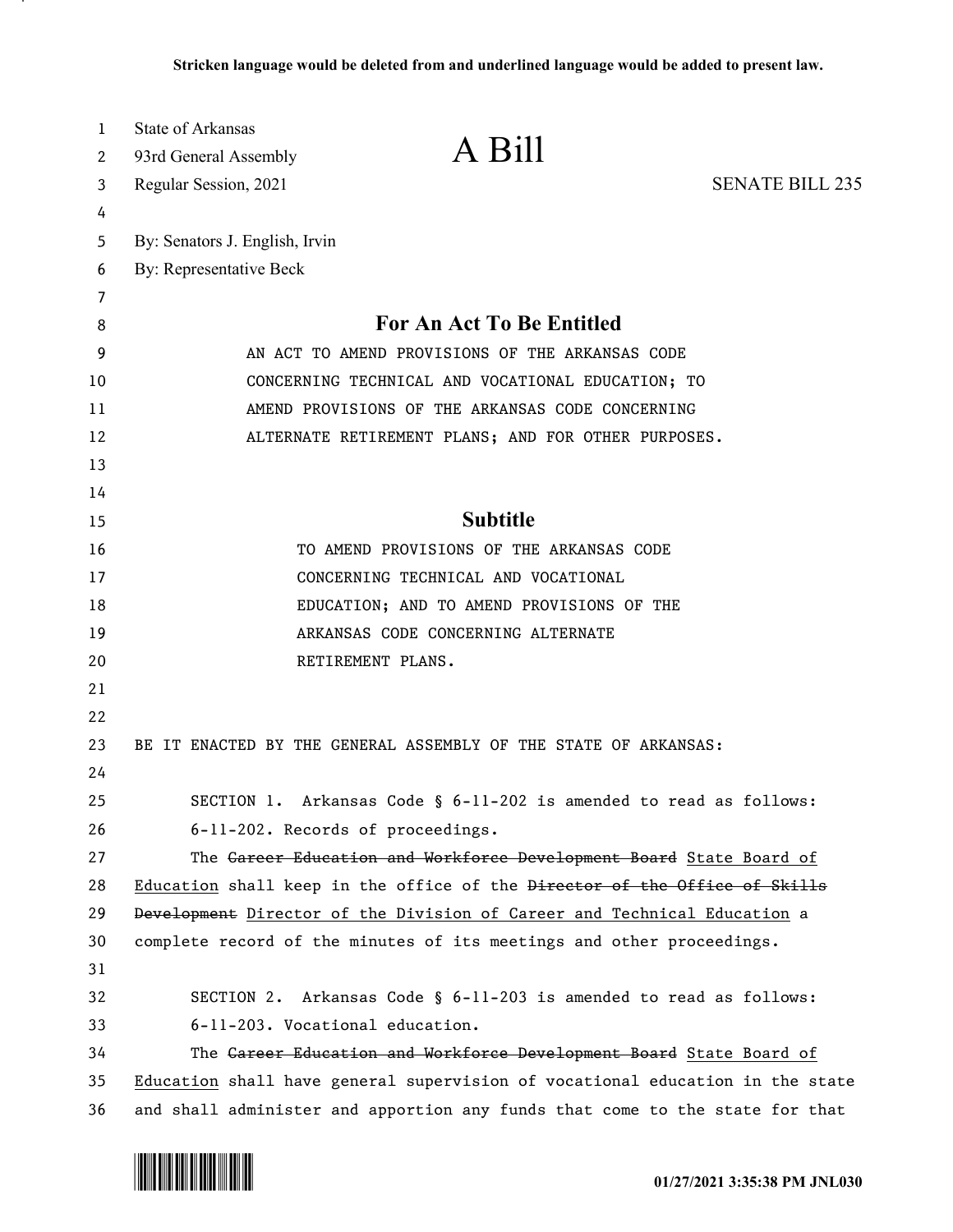purpose.

 SECTION 3. Arkansas Code § 6-11-204(a), concerning the official seal adopted by the Career Education and Workforce Development Board to authenticate documents or copies of documents as evidence, is amended to read as follows: 7 (a) The Career Education and Workforce Development Board State Board of Education shall adopt a seal, and the seal shall be used by the Director 9 of the Office of Skills Development Division of Career and Technical Education to authenticate documents or copies of documents as the board or director considers advisable. SECTION 4. Arkansas Code § 6-11-205(a)(2) and (3), concerning the acceptance and distribution of federal aid, is amended to read as follows: (2) The Career Education and Workforce Development Board Division of Career and Technical Education is designated as the state educational authority to represent the state in the administration of funds provided by the United States Congress. 19 (3) The board State Board of Education may promulgate rules as are necessary on the part of the state to meet any requirement of the United States Government in the distribution of federal aid. SECTION 5. Arkansas Code § 6-11-206 is amended to read as follows: 6-11-206. Federal aid — Receipt and administration for school facilities. 26 The Career Education and Workforce Development Board Division of Career and Technical Education is designated to receive and administer any federal funds made available to this state to assist local school districts in providing elementary and secondary school facilities for vocational and adult education programs. SECTION 6. Arkansas Code § 6-11-207 is amended to read as follows: 6-11-207. Power to make plans coordinating state and federal laws. 34 The Career Education and Workforce Development Board State Board of Education may make plans and rules as are necessary in order for this state to meet the requirements of any law enacted by the United States Congress for

01/27/2021 3:35:38 PM JNL030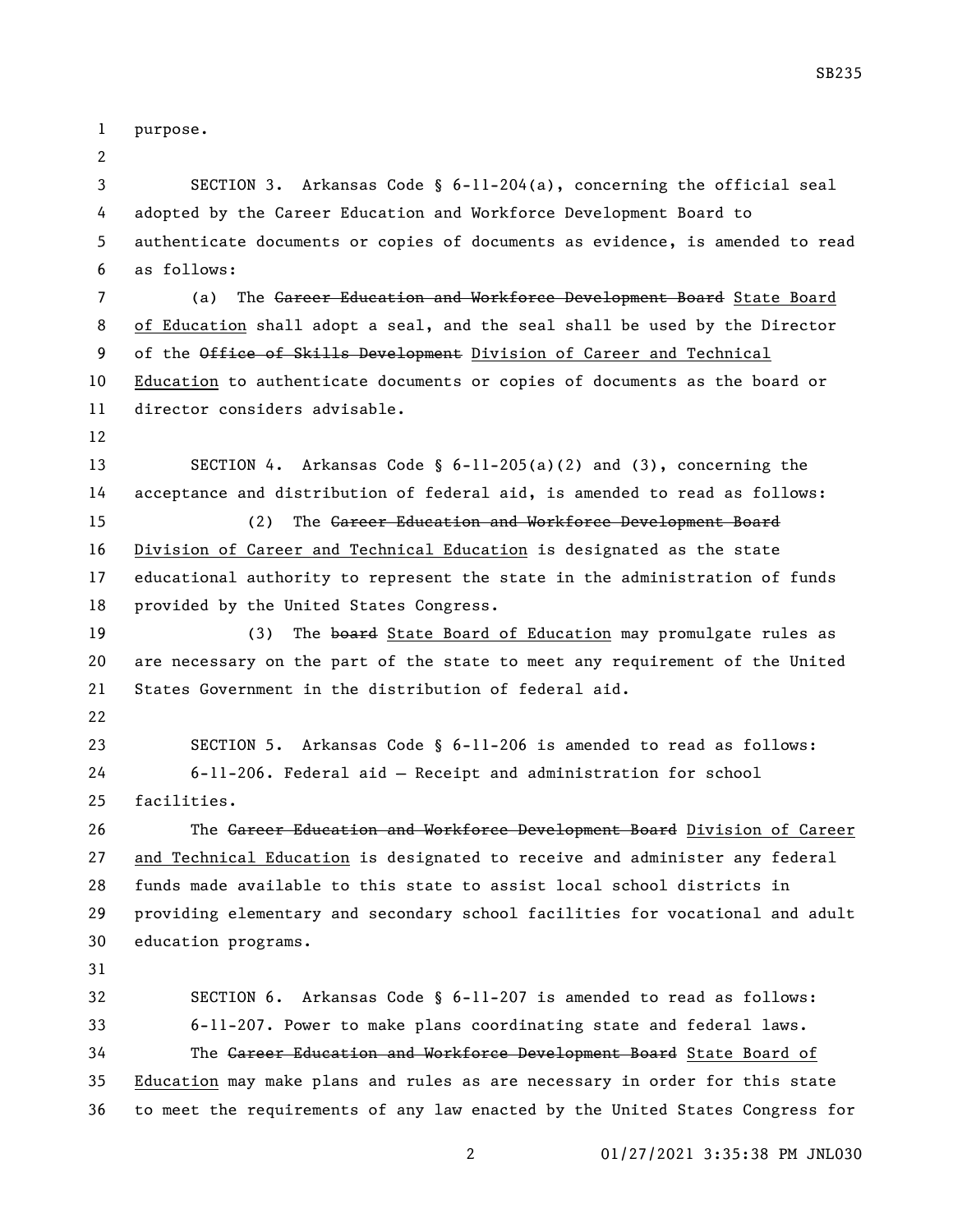vocational-technical education or any supplementary federal regulations pertaining to that legislation. SECTION 7. Arkansas Code § 6-20-2305(b)(2)(B)(i)(b), concerning school funding, is amended to read as follows: (b) The vocational center aid under 7 subdivision  $(b)(2)(B)(i)(a)$  of this section shall be determined by the 8 Division of Career and Technical Education and approved by the Gareer 9 Education and Workforce Development Board State Board of Education. SECTION 8. Arkansas Code § 6-50-505(a), concerning the waiver of rules, articulation agreements, and the duties of the Career Education and Workforce Development Board under the Arkansas Youth Apprenticeship/Work- Based Learning Act of 1991, is amended to read as follows: 15 (a) The Career Education and Workforce Development Board State Board of Education may provide waivers of rules adopted by the Division of Career and Technical Education when waivers are necessary to accomplish the purposes of this subchapter so long as the waivers will not weaken the quality of the educational opportunities provided. SECTION 9. Arkansas Code § 6-50-703(a) is amended to read as follows: (a) There is hereby created the Arkansas Existing Workforce Training Program, to be administered by a governing council composed of equal 24 representation from the Division of Higher Education, the Division of Career 25 and Technical Education Office of Skills Development, and the Arkansas Economic Development Commission. SECTION 10. Arkansas Code § 6-51-201 is amended to read as follows: 6-51-201. Receipt and administration of federal funds. The State Board of Career Education Arkansas Higher Education Coordinating Board is designated as the agency of state government to receive and administer any and all federal funds made available to this state for the purpose of assisting the state or school districts in providing for the extension of vocational education of less than college grade in the field of vocational-technical and adult education for persons sixteen (16) years of age and over.

SB235

01/27/2021 3:35:38 PM JNL030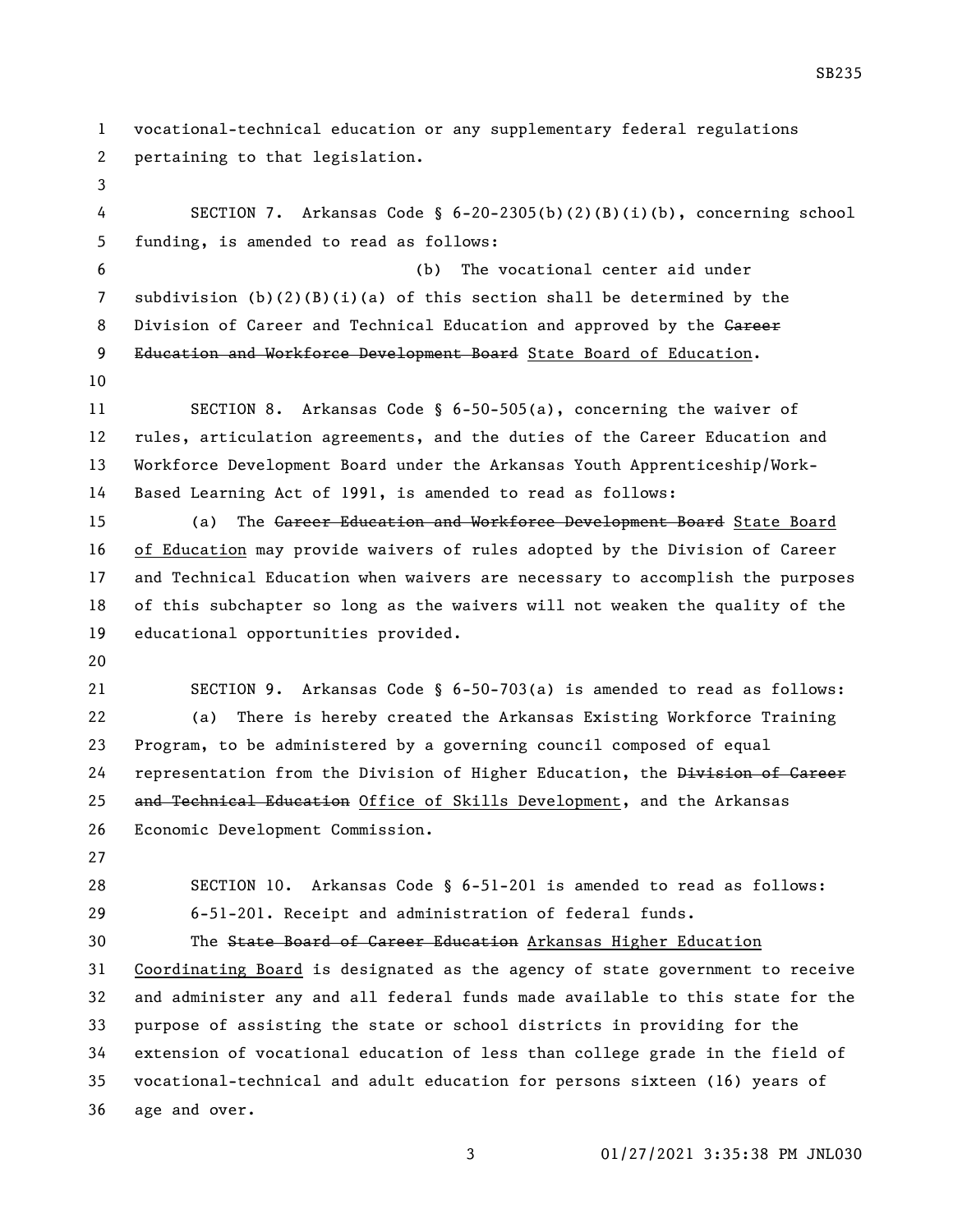SECTION 11. Arkansas Code § 6-51-202(a), concerning the authority to establish schools, is amended to read as follows:

4 (a) The State Board of Career Education Arkansas Higher Education Coordinating Board is authorized to establish or designate one (1) or more area vocational-technical and adult education schools of less than college grade for the purpose of offering training in the various areas which may be prescribed by the United States Congress for persons sixteen (16) years of age or over.

 SECTION 12. Arkansas Code § 6-51-204 is amended to read as follows: 6-51-204. Public school or community branches — Special instruction. 13 In addition to the authority of the State Board of Career Education Arkansas Higher Education Coordinating Board to establish area vocational- technical and adult education schools as authorized in §§ 6-51-201 — 6-51- 203, 6-51-205, and 6-51-207, § 6-51-208(a)-(c), §§ 6-51-209 and 6-51-210, and laws amendatory thereto, the board is authorized, whenever funds are available, to establish branches of those area vocational-technical schools or to offer special vocational-technical instruction at public schools or in other facilities in communities in the area of the respective vocational- technical schools, as the board may determine is in the interest of the area and whenever sufficient demand may exist.

 SECTION 13. Arkansas Code § 6-51-207 is amended to read as follows: 6-51-207. Authority to accept gifts and donations.

26 The State Board of Career Education Arkansas Higher Education Coordinating Board is granted authority to accept gifts, grants, donations, equipment and materials, and bequests of money and real and personal property for the purposes of this section and §§ 6-51-201 — 6-51-203 and 6-51-205, § 6-51-208(a)-(c), and §§ 6-51-209 and 6-51-210.

```
32 SECTION 14. Arkansas Code § 6-51-210 is amended to read as follows:
33 6-51-210. Disposition of funds generally.
```
34 All income of the State Board of Career Education Arkansas Higher Education Coordinating Board derived from student fees and from the sale of real or personal property or income from other sources as provided in this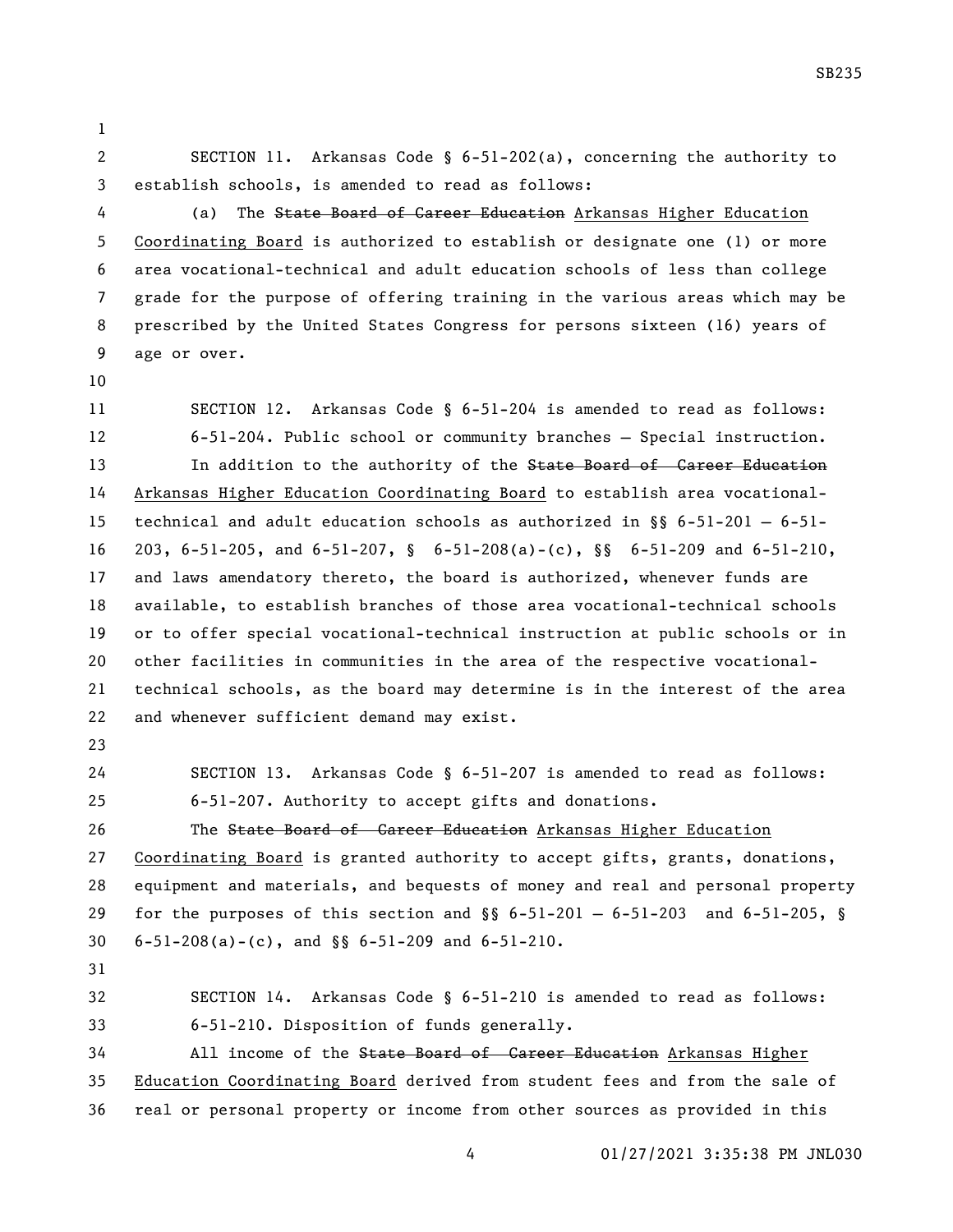subchapter belonging to the board shall be deposited in the State Treasury for use by the board in developing a state vocational-technical and adult education program of less than college grade for persons sixteen (16) years of age and over. SECTION 15. Arkansas Code § 6-51-212(b), concerning disbursement and custodian of certain funds, is amended to read as follows: (b) He or she shall also pay out any money appropriated by the State of Arkansas for the purpose of carrying out the provisions of this act upon 10 the order of the State Board of Career Education Arkansas Higher Education Coordinating Board. SECTION 16. Arkansas Code § 6-51-213(c)(1) and (2), concerning the administration of certain federal and state vocational education laws, is amended to read as follows: 16 (c)(1) The Director of the Division of Career and Technical Education, 17 as executive officer of the state board for the purpose of administering the 18 federal act and this act, shall Director of the Division of Higher Education, 19 by and with the advice and consent of the state board Arkansas Higher Education Coordinating Board, may designate assistants as may be necessary to 21 carry out properly the provisions hereof of this subchapter. 22 (2) The director shall also carry into effect rules as the state board may require. SECTION 17. Arkansas Code § 6-51-214 is amended to read as follows: 6-51-214. Annual report and statement of finances. 27 The State Board of Career Education Director of the Division of Career and Technical Education shall make a detailed report annually to the Governor 29 setting forth the conditions of vocational-technical career and technical education in the State of Arkansas, a list of the schools to which federal and state aid has been provided, and a detailed statement of the expenditures 32 of federal funds and of state funds provided in this aet subchapter. SECTION 18. Arkansas Code § 6-51-302(a), concerning the approval of center establishment, is amended to read as follows: 36 (a) The State Board of Career Education State Board of Education may

SB235

01/27/2021 3:35:38 PM JNL030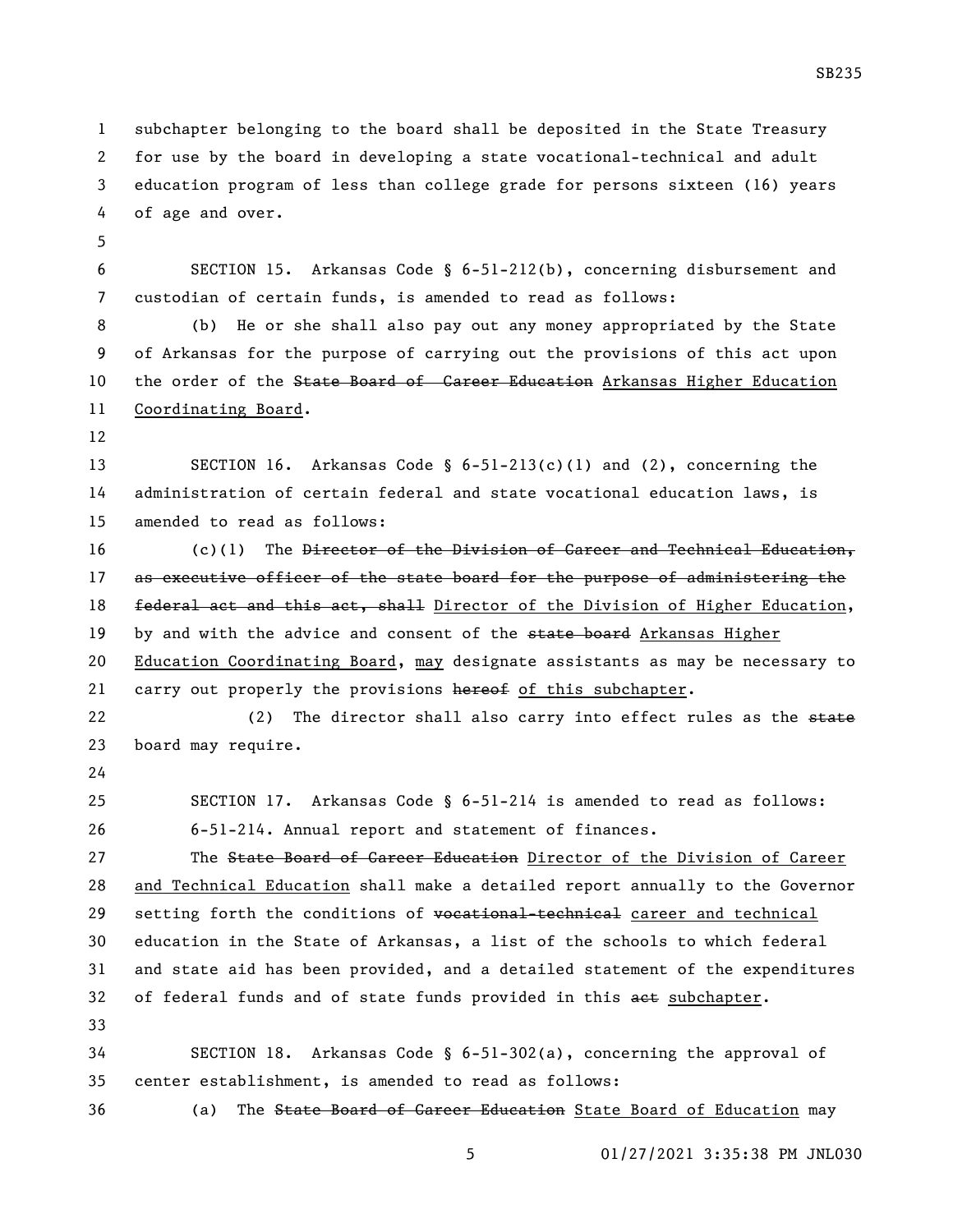approve the establishment of vocational centers to serve high school students from several school districts in locations where services are needed to: (1) Support economic, industrial, and employment development efforts; (2) Provide equity and substantially equal access to quality vocational programs; and (3) Improve school programs to assist schools in meeting accreditation standards. SECTION 19. Arkansas Code §§ 6-51-401 — 6-51-404 are repealed. 6-51-401. Course of instruction generally. (a) The Career Education and Workforce Development Board is authorized 13 to establish programs of vocational-technical training for the training of 14 <del>plumbers.</del> (b) A prescribed course of study will be set up by the Division of Career and Technical Education in conjunction with the Plumbing and Natural 17 Gas Section of the Department of Health and the local training committee. (e) Courses of study shall be as prescribed by national plumbing standards. 20 (d) Courses of instruction shall be developed in cooperation with, and with the approval of, the section and local training committees. 22 (e) Courses of instruction shall be designed to enable the student completing the course to qualify for licensure as an apprentice plumber upon taking and passing the examination required by § 17-38-101 et seq.  $(f)$  The courses of instruction as authorized in this subchapter may be offered as a part of the vocational education program of any high school in 27 this state and may be offered in any area high school, community college, or technical institute or vocational-technical school of this state.  $\left( e \right)$  The course of instruction shall be in compliance with the appropriate rules and shall provide the level of instruction provided by rules of the board in cooperation with local plumbing training committees. 6-51-402. Instructors. (a) The course of instruction and training as authorized in this subchapter for the training of plumbers shall provide that the instructor in the courses shall be approved by the training committee and the State Board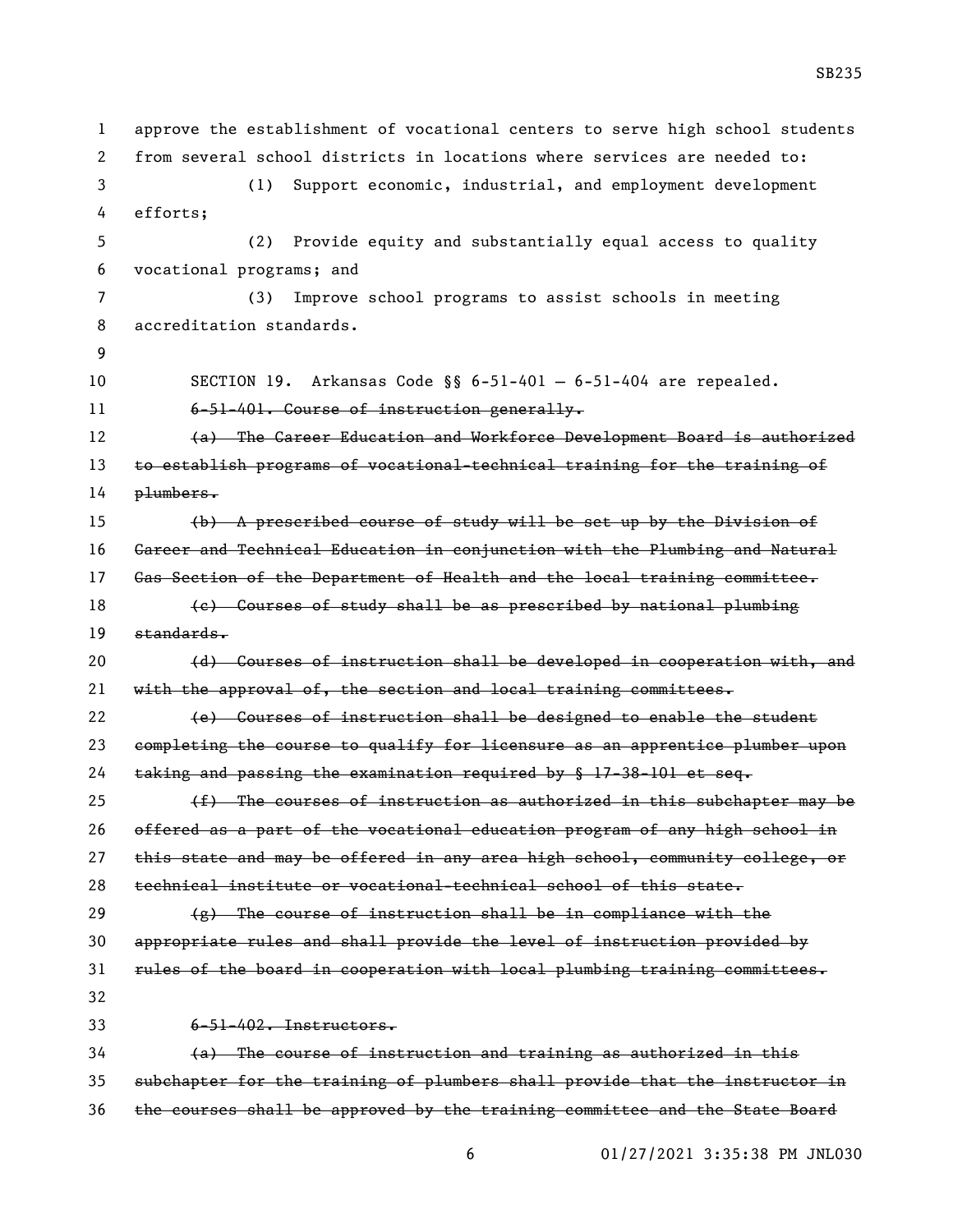of Career Education as a qualified instructor. (b) Training programs may be taught by a master or journeyman plumber. 6-51-403. Apprentices. (a) The course of instruction may include, by appropriate rule, authorization for credit with respect to summer employment by a licensed master plumber in this state who supervises the work of the student. (b) Each person enrolled in an approved course of instruction for training plumbers shall be entitled to apply to the Plumbing and Natural Gas Section of the Department of Health for an apprentice plumber temporary card which will enable the person to engage in apprentice plumbing work under the employment of a licensed master plumber who supervises the work of the person. (c) Students employed by a master plumber on a temporary basis shall 15 be limited to two  $(2)$ . 6-51-404. Licensing. 18 The program of instruction as authorized in this subchapter shall provide that upon satisfactory completion of the course of instruction, the Plumbing and Natural Gas Section of the Department of Health shall grant to the person completing such course of instruction, upon passing the necessary examinations required, an appropriate license, dependent upon the course of 23 instruction completed by the person and the results of the test taken. SECTION 20. Arkansas Code § 6-51-801(a), concerning criteria for secondary vocational centers, is amended to read as follows: 27 (a) The State Board of Career Education State Board of Education shall establish criteria that must be met by any secondary vocational center requesting permission to become a community-based education center. SECTION 21. Arkansas Code § 6-51-805(a), concerning the creation of a general advisory council, is amended to read as follows: 33 (a) The State Board of Career Education State Board of Education shall relate to the community-based education centers as a coordinating board operate as a coordinating board for community-based education centers.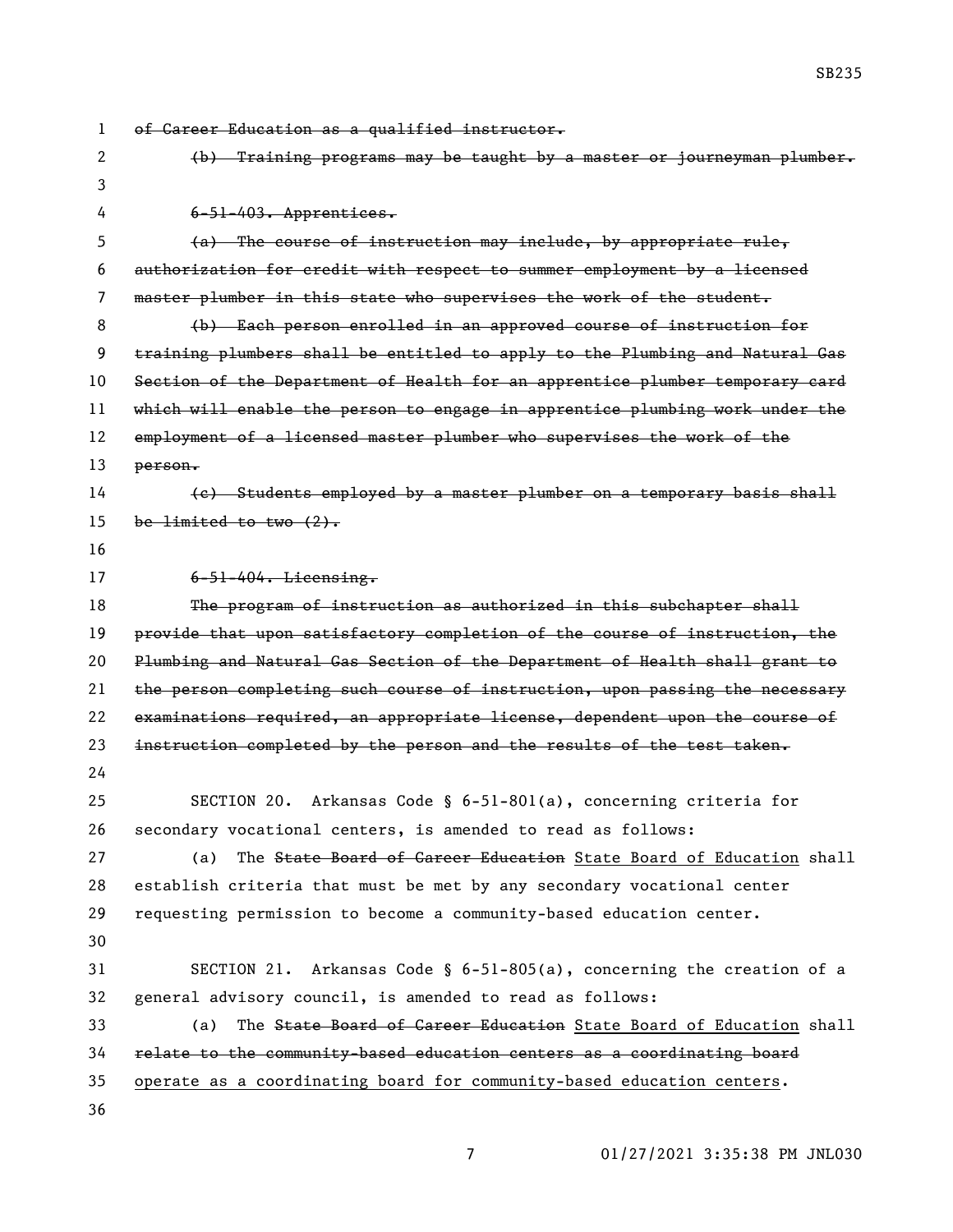| 1  | SECTION 22. Arkansas Code § 6-53-502 is repealed.                             |
|----|-------------------------------------------------------------------------------|
| 2  | 6-53-502. Grants for tech-prep education.                                     |
| 3  | (a) The Arkansas Higher Education Coordinating Board and the State            |
| 4  | Board of Career Education shall jointly award grants for tech prep education  |
| 5  | programs to consortia of:                                                     |
| 6  | (1) Public schools or area vocational education schools serving               |
| 7  | secondary school students; and                                                |
| 8  | (2) Community colleges which offer a two-year associate degree                |
| 9  | program or a two-year certificate program; or                                 |
| 10 | (3) Other state-supported institutions of higher education which              |
| 11 | offer a two-year associate of applied science or other occupational degree    |
| 12 | program or a two-year certificate program.                                    |
| 13 | (b) From the amounts made available to the state, the Arkansas Higher         |
| 14 | Education Coordinating Board and the State Board of Career Education, in      |
| 15 | accordance with this subchapter, shall jointly award grants on a competitive  |
| 16 | basis or on the basis of a formula determined by both boards, for tech prep   |
| 17 | education programs.                                                           |
| 18 | (e) Each grant recipient shall use amounts provided under the grant to        |
| 19 | develop and operate a four-year tech-prep education program.                  |
| 20 | (d) Any such program shall:                                                   |
| 21 | (1) Be carried out under an articulation agreement between the                |
| 22 | participants in the consortium;                                               |
| 23 | $(2)$ Consist of:                                                             |
| 24 | $(A)$ The two $(2)$ years of secondary school preceding                       |
| 25 | graduation and two (2) years of higher education; or                          |
| 26 | (B) An apprenticeship program of at least two (2) years                       |
| 27 | following secondary instruction, with a common core of required proficiency   |
| 28 | in mathematics, science, communications, and technologies designed to lead to |
| 29 | an associate degree or certificate in a specific career field;                |
| 30 | (3) Include in-service training for teachers that:                            |
| 31 | (A) Is designed to train teachers to effectively implement                    |
| 32 | tech-prep education curricula;                                                |
| 33 | (B) Provides for joint training for teachers from all                         |
| 34 | participants in the consortium; and                                           |
| 35 | (C) May provide such training in weekend, evening, and                        |
| 36 | summer sessions, institutes, or workshops;                                    |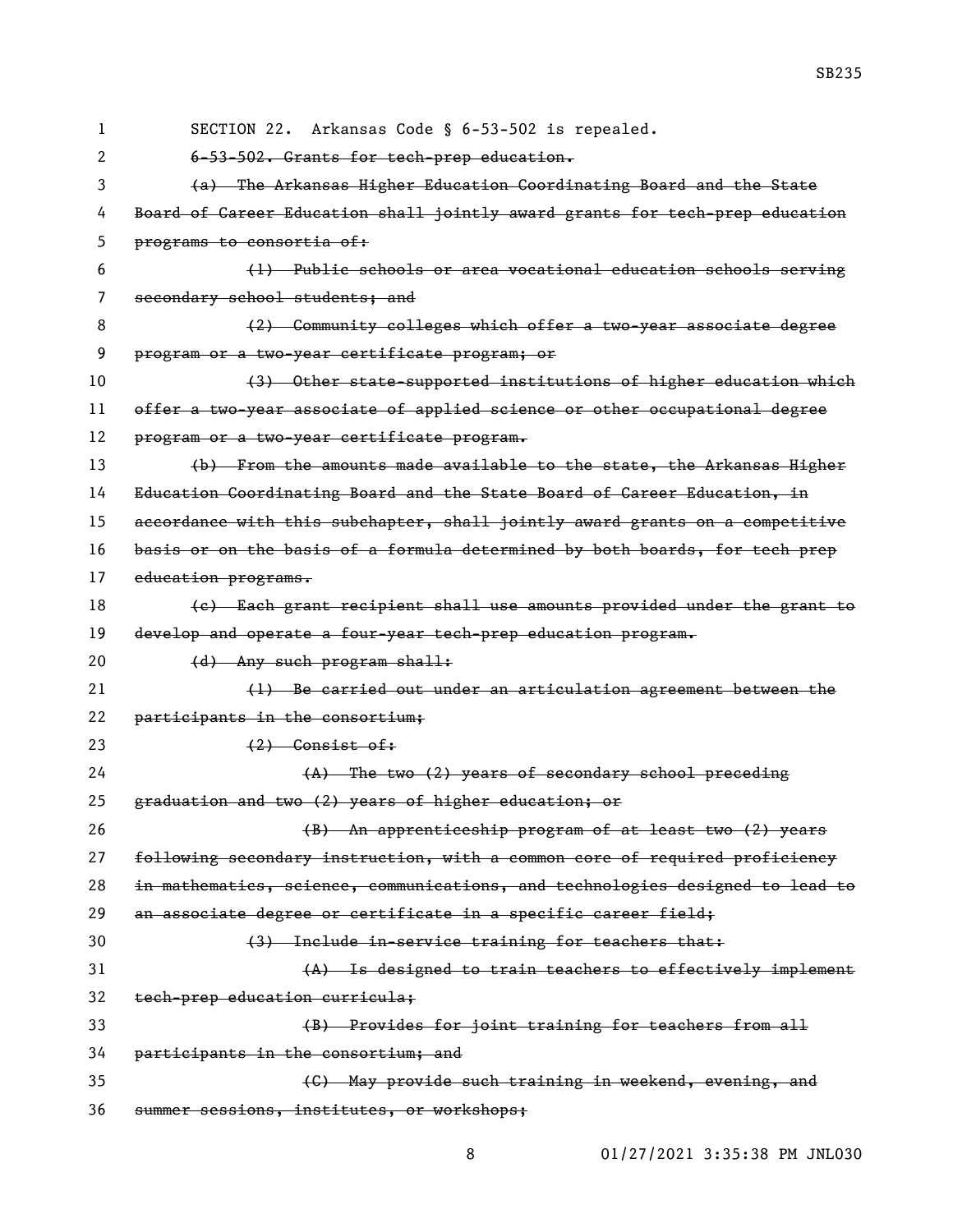| 1  | (4) Include training programs for counselors designed to enable                                                                                       |
|----|-------------------------------------------------------------------------------------------------------------------------------------------------------|
| 2  | counselors to more effectively:                                                                                                                       |
| 3  | (A) Recruit students for tech-prep education programs;                                                                                                |
| 4  | (B) Ensure that such students successfully complete such                                                                                              |
| 5  | programs; and                                                                                                                                         |
| 6  | (G) Ensure that such students are placed in appropriate                                                                                               |
| 7  | emplogment;                                                                                                                                           |
| 8  | (5) Provide equal access to the full range of technical                                                                                               |
| 9  | preparation programs to individuals who are members of special populations,                                                                           |
| 10 | including the development of tech-prep education program services appropriate                                                                         |
| 11 | to the needs of such individuals; and                                                                                                                 |
| 12 | (6) Provide for preparatory services which assist all                                                                                                 |
| 13 | participants in such programs.                                                                                                                        |
| 14 | (e) In addition, each such program may:                                                                                                               |
| 15 | (1) Provide for the acquisition of tech-prep education program                                                                                        |
| 16 | equipment; and                                                                                                                                        |
| 17 | (2) As part of the program's planning activities, acquire                                                                                             |
| 18 | technical assistance from the state or local entities that have successfully                                                                          |
|    |                                                                                                                                                       |
| 19 | designed, established, and operated tech-prep programs.                                                                                               |
| 20 |                                                                                                                                                       |
| 21 | Arkansas Code § $24-2-401(3)$ (F)(ii), concerning definitions<br>SECTION 23.                                                                          |
| 22 | relevant to reciprocal service credits, is amended to read as follows:                                                                                |
| 23 | A vocational-technical school or the Division<br>(ii)                                                                                                 |
| 24 | of Career and Technical Education, the Adult Education Section of the                                                                                 |
| 25 | Division of Workforce Services, the Division of Higher Education, and the                                                                             |
| 26 | Office of Skills Development, with respect to plans provided for under § 24-                                                                          |
| 27 | 7-901 et seq.; or                                                                                                                                     |
| 28 |                                                                                                                                                       |
| 29 | SECTION 24. Arkansas Code § 24-7-901(1), concerning the definition of                                                                                 |
| 30 | "alternate retirement plan" applicable to the Arkansas Teacher Retirement                                                                             |
| 31 | System, is amended to read as follows:                                                                                                                |
| 32 | (1) "Alternate retirement plan" means a retirement plan, based                                                                                        |
| 33 | on the purchase of contracts providing approved by the Career Education and                                                                           |
| 34 | Workforce Development Board before the effective date of Acts 2019, No. 910,                                                                          |
| 35 | which provides retirement and death benefits for the instructors and<br>administrative staff of the technical institutes or postsecondary vocational- |